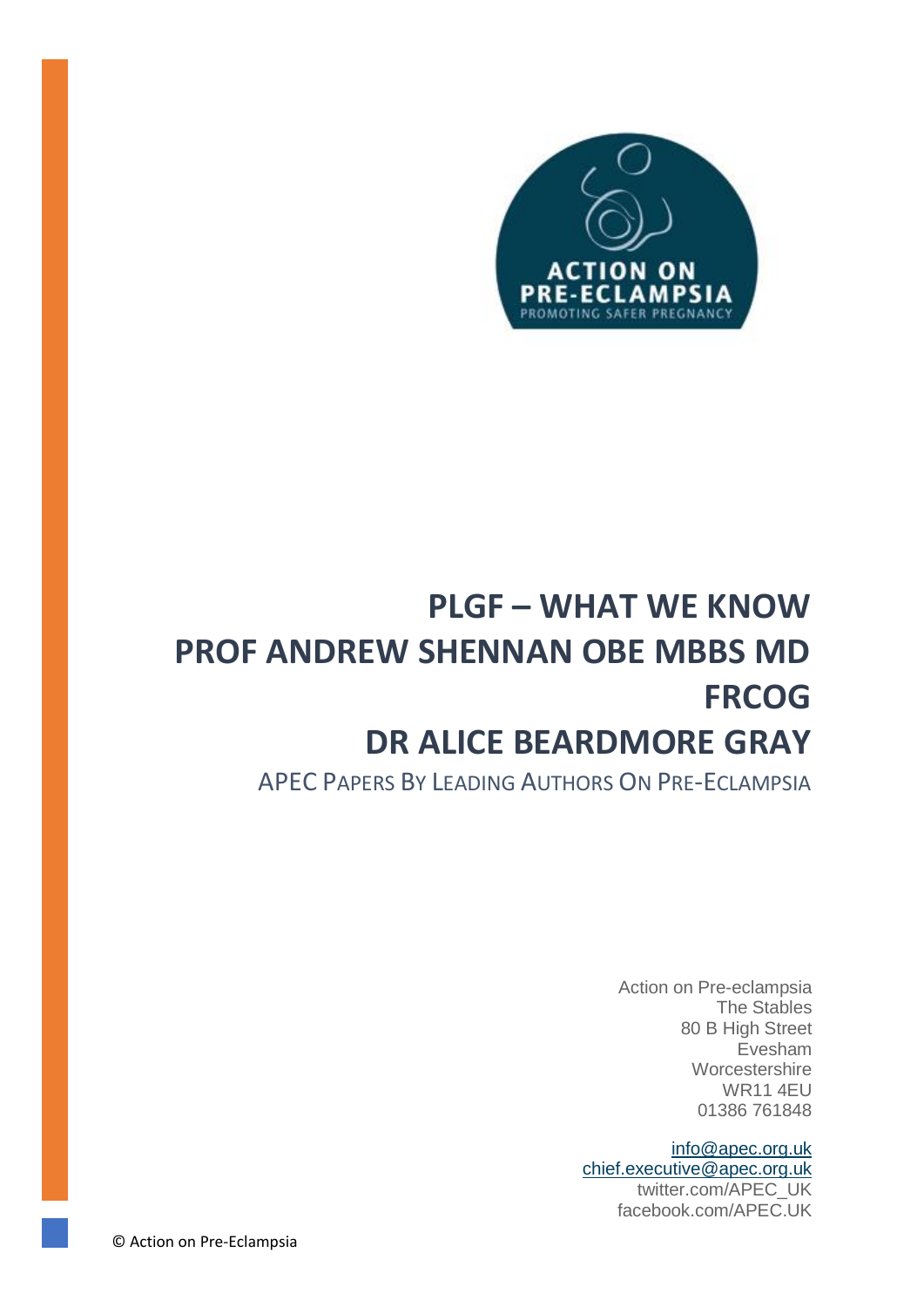# **Index**

| <b>About the Authors</b>          |  |
|-----------------------------------|--|
| <b>Lay Summary</b>                |  |
| <b>Report - Technical Summary</b> |  |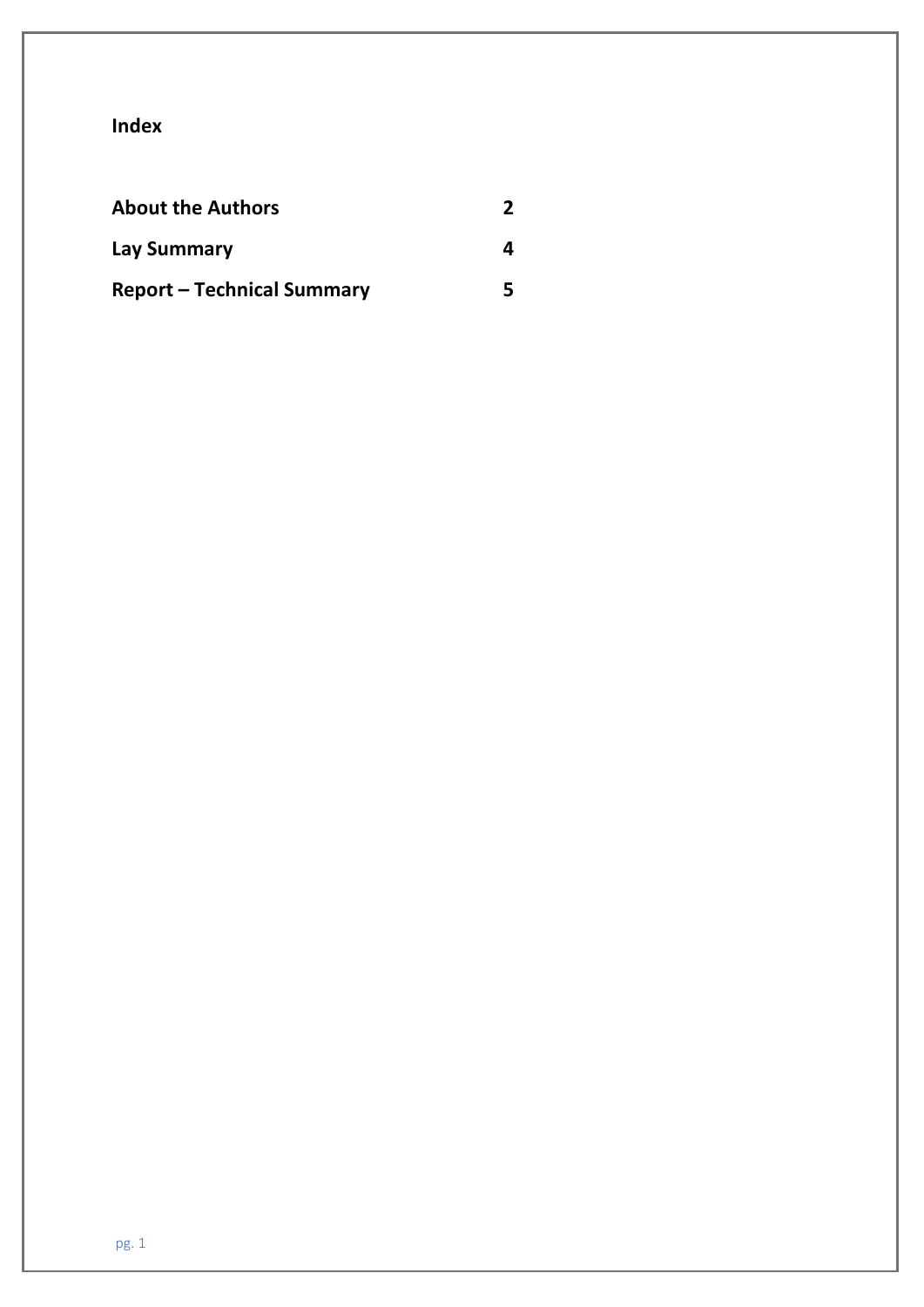# **About the Authors**

## **Professor Andrew Shennan OBE MBBS MD FRCOG**



# [Andrew.shennan@kcl.ac.uk](mailto:Andrew.shennan@kcl.ac.uk)

Andy is Professor of Obstetrics at King's College London, based at St. Thomas' Hospital, UK. He is clinical lead of the Maternal and Fetal Research Unit, and specialises in clinical trials in antenatal and intrapartum care. His research interests include interventions to prevent pre-eclampsia, preterm birth and the use of blood pressure monitoring. He chaired the Department of Health Committee on Blood Pressure Monitoring in clinical practice, and sits on the relevant committees for the International Standardisation Organization (ISO) and the British Hypertension Society (BHS). He also advises the World Health Organisation (WHO) on perinatal research. Andy was born in Malawi, grew up in Zimbabwe, and worked as an obstetrician in South Africa. His African roots and clinical experience has inspired his passion for improving global women's health, including the development of the CRADLE VSA. Andy is Chairman of Action on Pre-Eclampsia

#### **Dr. Alice Beardmore Gray**



Alice is a specialist trainee in Obstetrics and Gynaecology working at St Thomas' Hospital, London and is currently the Trial Coordinator for CRADLE 4. She has worked with vulnerable women in a variety of different settings including Sierra Leone, Tanzania and Ghana. She recently contributed to research into anti-retroviral adherence in Rwanda and spent 6 months working to improve emergency services in a South African hospital as an NHS Global Health Fellow. Her experiences have highlighted to her the unacceptably high burden of disease that women in resource-poor settings bear and she is determined to address this inequality. Alice sees research as being a fundamental tool in bringing about long term change and making a difference to women's lives. Pre-eclampsia is one of the top five preventable causes of maternal mortality worldwide and Alice has a keen interest in working out how we can prevent its devastating consequences.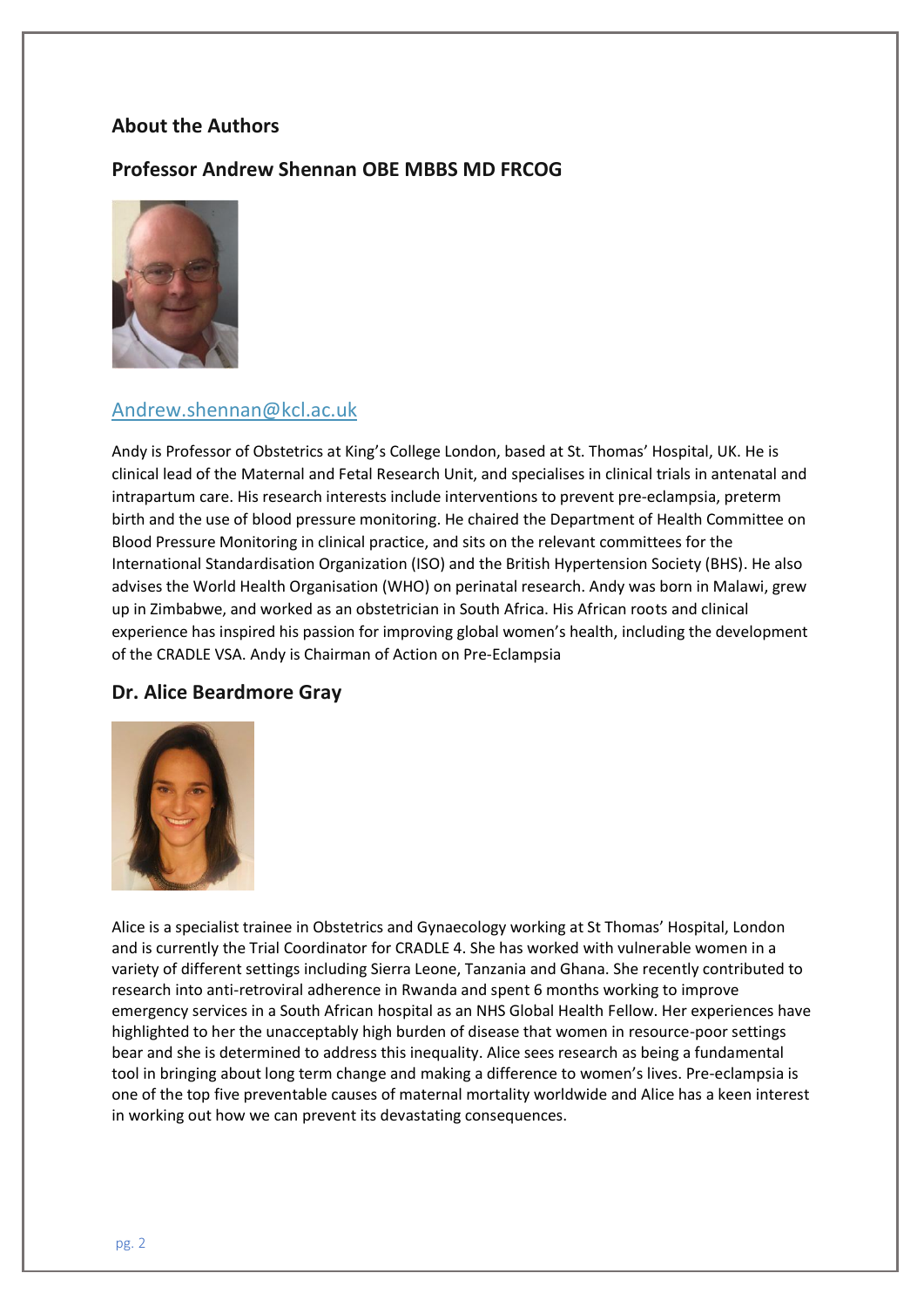### **Lay Summary**

#### **The use of PLGF based tests in women with suspected pre-eclampsia**

Pre-eclampsia is a complication of pregnancy which can have serious consequences for both mother and baby if left unrecognised or untreated. It is thought to be related to problems with the development of the placenta and occurs in around 5% of pregnancies.

Some women are more at risk of developing pre-eclampsia than others. These include women with previous pre-eclampsia, underlying high blood pressure, obesity and twin pregnancies. Raised blood pressure and protein in the urine can often be the first signs of the disease. It is important to measure blood pressure and check the urine for protein as women often feel well and can't tell if they have a problem. Headaches, indigestion like pains, swelling or visual disturbances may be a sign but can also occur in uncomplicated pregnancies. Pre-eclampsia can also affect the baby's growth and in severe cases may cause stillbirth. The only way to cure the disease is to deliver the baby and therefore sometimes the baby will have to be delivered premature.

The signs and symptoms of pre-eclampsia are not reliable or consistent. Women will therefore often be admitted unnecessarily, or can have severe disease without being diagnosed. This is dangerous as severe problems can occur without warning (such as fits and uterine bleeds).

Because pre-eclampsia affects many different systems in the body and can present suddenly without warning, it can be difficult to diagnose. As well as monitoring blood pressure and checking the urine for protein, blood tests of liver, kidney and clotting function are used to check if the disease has started to cause organ damage in the mother as this can indicate severe disease needing immediate delivery. Scans of the baby are also done to ensure the pregnancy can continue safely. These tests are frequently normal and do not indicate whether pre-eclampsia exists or predict whether it will progress rapidly. It can therefore be difficult for the teams of doctors and midwives looking after women with pre-eclampsia to know who can be safely monitored out of hospital and which women have severe disease requiring admission and close surveillance, because there have previously been no tests which can confidently rule out the presence of pre-eclampsia.

A new blood test (known as PLGF based tests) indicates whether the women has the disease and when used in women with suspected pre-eclampsia can reliably indicate who will need delivery soon. It is a reliable test of whether the baby is at risk. This test can be used to indicate who needs admission and intensive monitoring to determine when delivery is required, or who can be discharged home. Many other tests can frequently be avoided and it is therefore cost effective.

There are currently 3 versions of these tests available in the UK. All of them measure PLGF, and one also measures SFlt, and uses it as a ratio with PLGF. The PLGF is not the same in each assay, as there are 4 subtypes (isoforms) and each assay measures them differently. Each test is equally valuable, but has different levels to indicate action.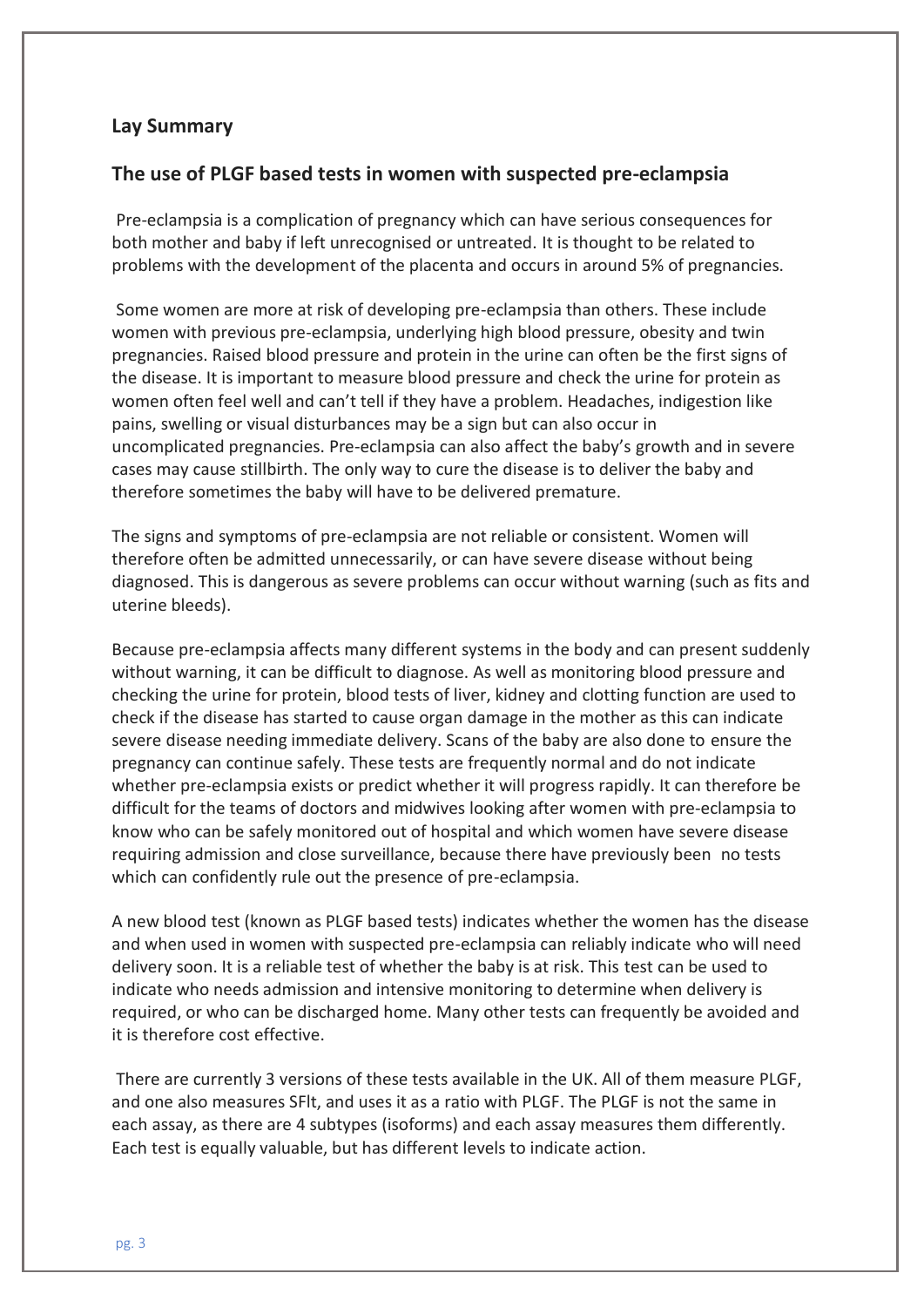These tests will be available in the NHS, and the clinicans will be aware of which values to use. If the test is normal in women with worrying features, it is unlikely that pre-eclampsia will develop. If the test is abnormal, then more monitoring can be instigated to both mother and baby and delivery arranged when appropriate. Blood pressure may be treated in the meantime and drugs (magnesium sulphate) given while delivery is being arranged.

At the moment PLGF based tested are not used to determine who needs delivery, or how severe the pre-eclampsia.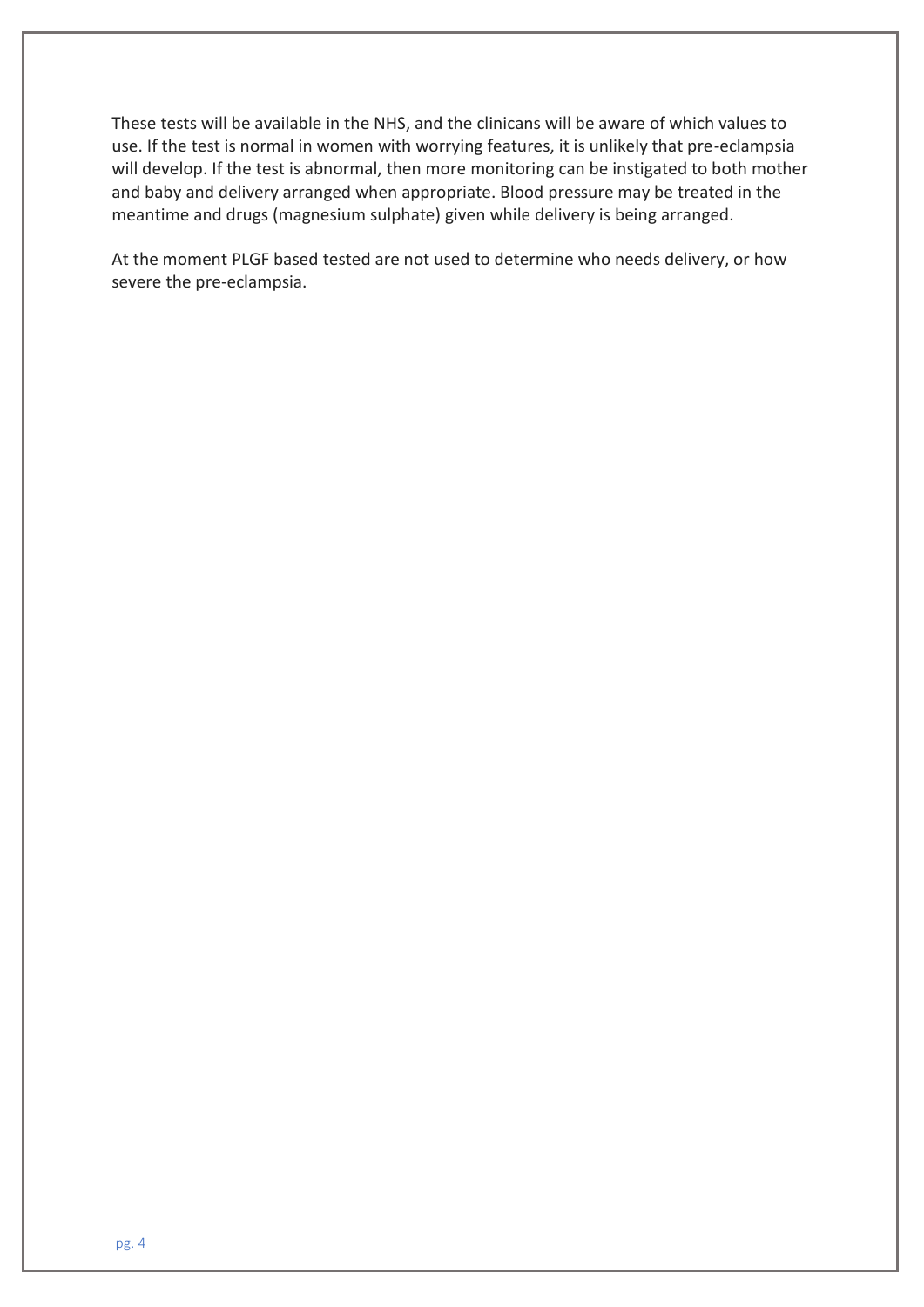# **Technical Summary: The use of PLGF based tests in suspected pre-eclampsia**

Placental growth factor (PlGF) is a protein involved in placental angiogenesis (the development of new blood vessels). In pre-eclampsia, levels of PlGF can be abnormally low. As pregnancy progresses, PlGF levels should rise and peak around 26-30 weeks' gestation. When they do not rise as expected this may indicate a problem with the placenta, which is associated with pre-eclampsia. Soluble FMS-like tyrosine kinase-1 (sFlt-1) is a protein that is thought to block other proteins needed for the development of the placenta, such as PlGF. Higher levels of sFlt-1 are seen in women who develop pre-eclampsia compared to those without the disease. These tests can be used in early pregnancy to predict who will develop pre-eclampsia, and in women who present with suspected disease (for example with high blood pressure, or a small baby) to rule out developing pre-eclampsia. They are not yet used to risk discriminate in women with established pre-eclampsia, although that research is underway.

PlGF-based tests measure the amount of PlGF in blood plasma or serum. In addition some tests measure the amount of PlGF relative to sFlt-1as a ratio. This means that any blood taken must be prepared by spinning before testing, and this is usually done in a laboratory. No test can be done on "whole blood" yet, so a simple test available by the bedside or in the clinic is not yet available. This would be valuable in suspected pre-eclampsia when women present sporadically, around the clock.

There are currently 4 PlGF-based tests commercially available.

- o Triage PlGF test (Quidel)
- o Elecsys immunoassay sFlt-1/PlGF ratio (Roche diagnostics)
- o DELFIA Xpress PlGF 1-2-3 test (Perkin Elmer)
- o BRAHMS sFlt-1 Kryptor/BRAHMS PlGF plus Kryptor PE ratio (Thermo Fisher Scientific)

These tests are intended to be used alongside clinical assessment to help rule out preeclampsia in women suspected of developing the disease.

Currently only the Triage PlGF test and the Elecsys immunoassay sFlt-1/PlGF ratio are recommended for routine adoption in the NHS. DELFIA Xpress PlGF 1-2-3 test (Perkin Elmer) has been shown to be equivalent, and will be considered by NICE next year. Further research to show the clinical effectiveness of the BRAHMS test is needed but it is likely to be comparable. Although the tests are similar, each assay measures different components of PLGF and are not directly interchangeable i.e. they will have different levels on the same sample. This means that a threshold for action differs between each product.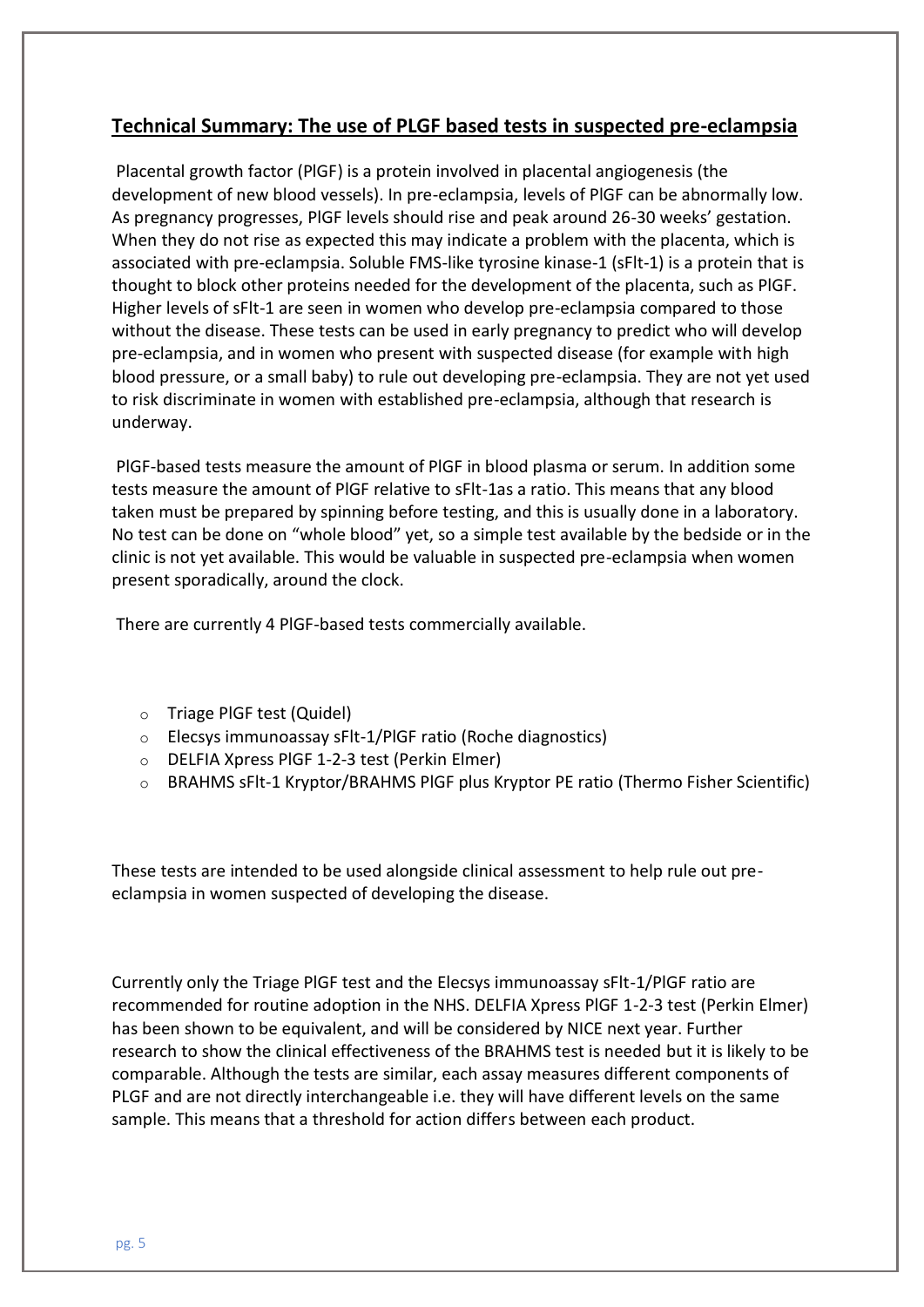#### Triage PlGF test (Quidel)

This test is recommended for use in women with suspected pre-eclampsia between 20 weeks and 34 plus 6 days of gestation. It can be used to identify women unlikely to develop pre-eclampsia needing delivery within 14 days *– i.e. to rule out the development of preeclampsia in the next two weeks.* The test turnaround time is about 15 minutes. It uses a small benchtop analyser which can be installed in a small side-clinic or laboratory. The blood samples must be processed in a small centrifuge before they can be analysed. It produces a quantitative PlGF result with the following cut-off values recommended by the manufacturer:

| <b>Result</b>             | <b>Classification</b>    | Interpretation             |
|---------------------------|--------------------------|----------------------------|
| $PIGF < 12$ pg/ml         | Test positive - highly   | Increased risk for preterm |
|                           | abnormal                 | delivery                   |
| PIGF $312$ pg/ml and <100 | Test positive - abnormal | Increased risk for preterm |
| pg/ml                     |                          | delivery                   |
| PIGF $3$ 100 pg/ml*       | Test negative - normal   | Unlikely to progress to    |
|                           |                          | delivery within 14 days of |
|                           |                          | the test                   |

The PELICAN study demonstrated a result of  $3100$  to have a negative predictive value of 98% when used to rule out pre-eclampsia developing in the next 14 days *(i.e. you can be 98% sure the woman won't develop pre-eclampsia in the next two weeks if she has a level* <sup>3</sup>100). The analyser costs £1,400 with an annual service charge of £259. The individual tests cost £55 and are supplied in a kit of 25 tests. The manufacturer recommends quality control testing on a monthly basis using liquid samples (available from the manufacturer), and an electronic quality control check every day using an electronic cartridge that is provided with the analyser. An economic evaluation performed by NICE showed a potential cost reduction of £2,896 per patient compared with standard clinical assessment.

#### Elecsys immunoassay sFlt-1/PlGF ratio (Roche Diagnostics)

This test is recommended for use in women with suspected pre-eclampsia between 24 weeks' gestation up and 36 weeks plus 6 days. It can be used to rule-out pre-eclampsia developing in the next week. The turnaround time is about 18 minutes. It requires a laboratory analyser (typically a high-cost instrument installed in a pathology laboratory) to calculate the sFlt-1/PlGF ratio. The following cut-off values are recommended by the manufacturer: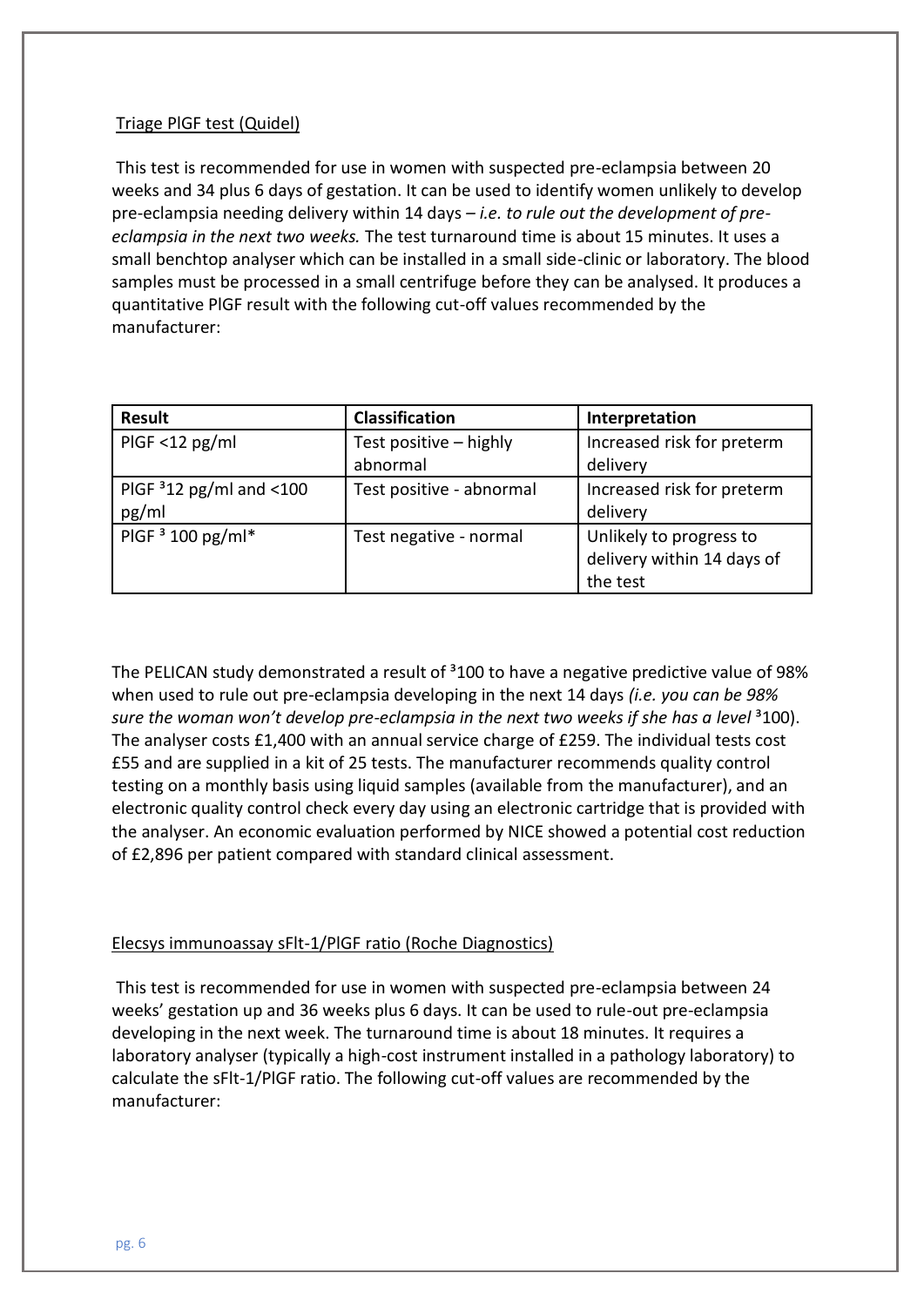| Gestation                             | sFlt-1/PIGF ratio | Interpretation         |
|---------------------------------------|-------------------|------------------------|
| 24 weeks to 36 weeks plus $6 \mid 38$ |                   | Rule out pre-eclampsia |
| days                                  |                   |                        |
|                                       | $>38*$            | Increased risk of pre- |
|                                       |                   | eclampsia              |

The PROGNOSIS study demonstrated that in women with suspected pre-eclampsia between 24 and 36 plus 6 days of gestation, a result of less than 38 had a negative predictive value of 99.3% when used to rule out pre-eclampsia developing in the next week (i.e. *you can be 99.3% certain that the woman will not develop pre-eclampsia in the next week if she has a level of <38*). This test requires daily quality control testing. The individual tests cost £57.23 plus similar price for daily quality testing and are supplied in a 100-test reagent pack which must be used before the expiry date (a few weeks). An economic evaluation performed by NICE showed a potential cost reduction of £2,488 per patient compared with standard clinical assessment.

\*It is important to acknowledge these rule out thresholds are not identical (although similar) i.e. the Quidel threshold has slightly more favorable rule out characteristics at the expense of worse rule in (specificity). Overall the products are equivalent in value.

#### DELFIA Xpress PlGF 1-2-3 test

This test is recommended for use in women with suspected pre-eclampsia during the second and third trimesters of pregnancy. The turnaround time is 30 minutes. It uses the DELFIA Xpress random access analyser to produce a quantitative PlGF result. The manufacturer recommends that cut-off values are established by individual laboratories. However in the third trimester the manufacturer suggests that a fixed cut-off value of 184 picograms/ml can be used (a result above this level would indicate a decreased probability of pre-eclampsia developing). The COMPARE study was published in 2018 and demonstrated equivalent performance of this test compared with the Triage PlGF and Elecsys immunoassay sFlt-1/PlGF ratio which would support its use in ruling out preeclampsia before 35 weeks' gestation. The rule out threshold that is equivalent to Quidel is 150 picograms/ml. It was not included the economic evaluation performed by NICE but will be considered next year.

#### BRAHMS sFlt-1 Kryptor/BRAHMS PlGF plus Kryptor PE ratio

This test combines the results from two different assays, to provide a ratio. The assays are run at the same time using the BRAHMS Kryptor compact plus analyser. The analyser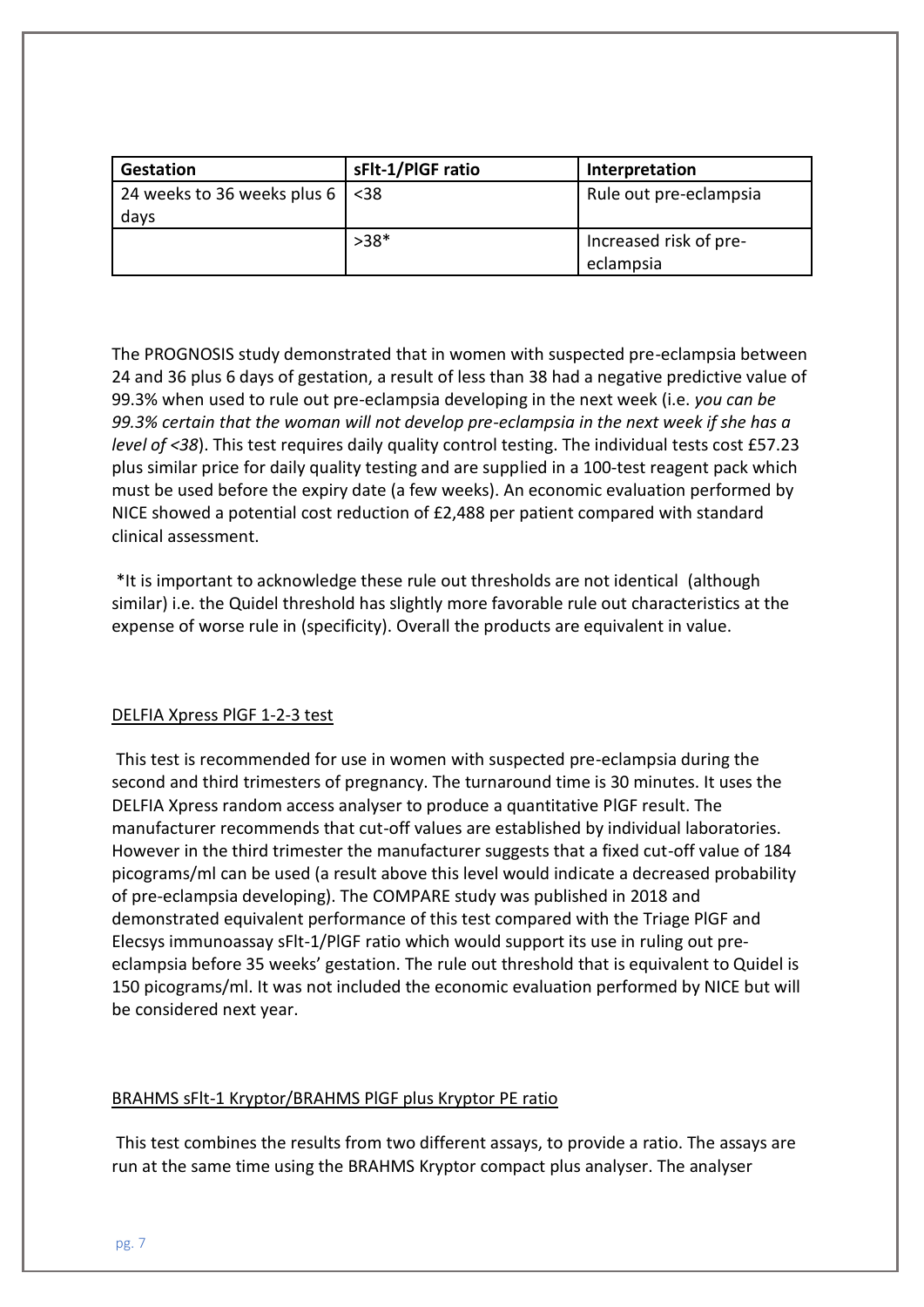produces results for each assay and the sFlt-1/PlGF ratio. The manufacturer recommends that individual laboratories should establish their own reference ranges. The turnaround time is 9 minutes for the sFlt-1 Kryptor assay and 29 minutes for the BRAHMS PlGF plus Kryptor assay. The only available study using this test was performed by Andersen et al. in 2015. The efficacy of the BRAHMS sFlt-1 Kryptor/BRAHMS PlGF plus Kryptor PE ratio was compared with the Elecsys immunoassay sFlt-1/PlGF ratio and performed comparably, however further evidence is needed before considering adoption into routine practice.

Table showing overall comparison between tests

| Comparator                                                                                   | <b>Triage PIGF test</b> | <b>Elecys</b><br>immunoassa<br>y sFLt-1/PIGF<br>ratio | <b>DELFIA Xpress</b><br>PIGF 1-2-3 test | <b>BRAHMS sFlt-1</b><br><b>Kryptor/BRAHM</b><br><b>S PIGF plus</b><br><b>Kryptor PE ratio</b> |
|----------------------------------------------------------------------------------------------|-------------------------|-------------------------------------------------------|-----------------------------------------|-----------------------------------------------------------------------------------------------|
| Turnaround<br>time<br>(minutes)                                                              | 15                      | 18                                                    | 30                                      | 9 and 29                                                                                      |
| Cost<br>reduction per<br>patient<br>compared to<br>standard<br>clinical<br>assessment<br>(f) | 2,896                   | 2,488                                                 | Insufficient data<br>available          | Insufficient data<br>available                                                                |
| QC testing                                                                                   | Monthly                 | Daily                                                 | Insufficient data<br>available          | Insufficient data<br>available                                                                |
| Range of<br>gestation<br>intended for<br>use (weeks)                                         | $20 - 34 + 6$           | $24 - 36 + 6$                                         | $2nd$ and $3rd$<br>trimester            | Not specified                                                                                 |
| Negative<br>result rules<br>out pre-<br>eclampsia for<br>how many<br>days                    | 14                      | $\overline{7}$                                        | Insufficient data<br>available          | Insufficient data<br>available                                                                |
| Recommende<br>d rule out<br>threshold                                                        | 100*picograms/<br>ml    | 38* (Ratio)                                           | 183*picograms/<br>ml                    |                                                                                               |
| Relevant<br>study                                                                            | <b>PELICAN</b>          | <b>PROGNOSIS</b>                                      | <b>COMPARE</b>                          | Andersen et al.                                                                               |